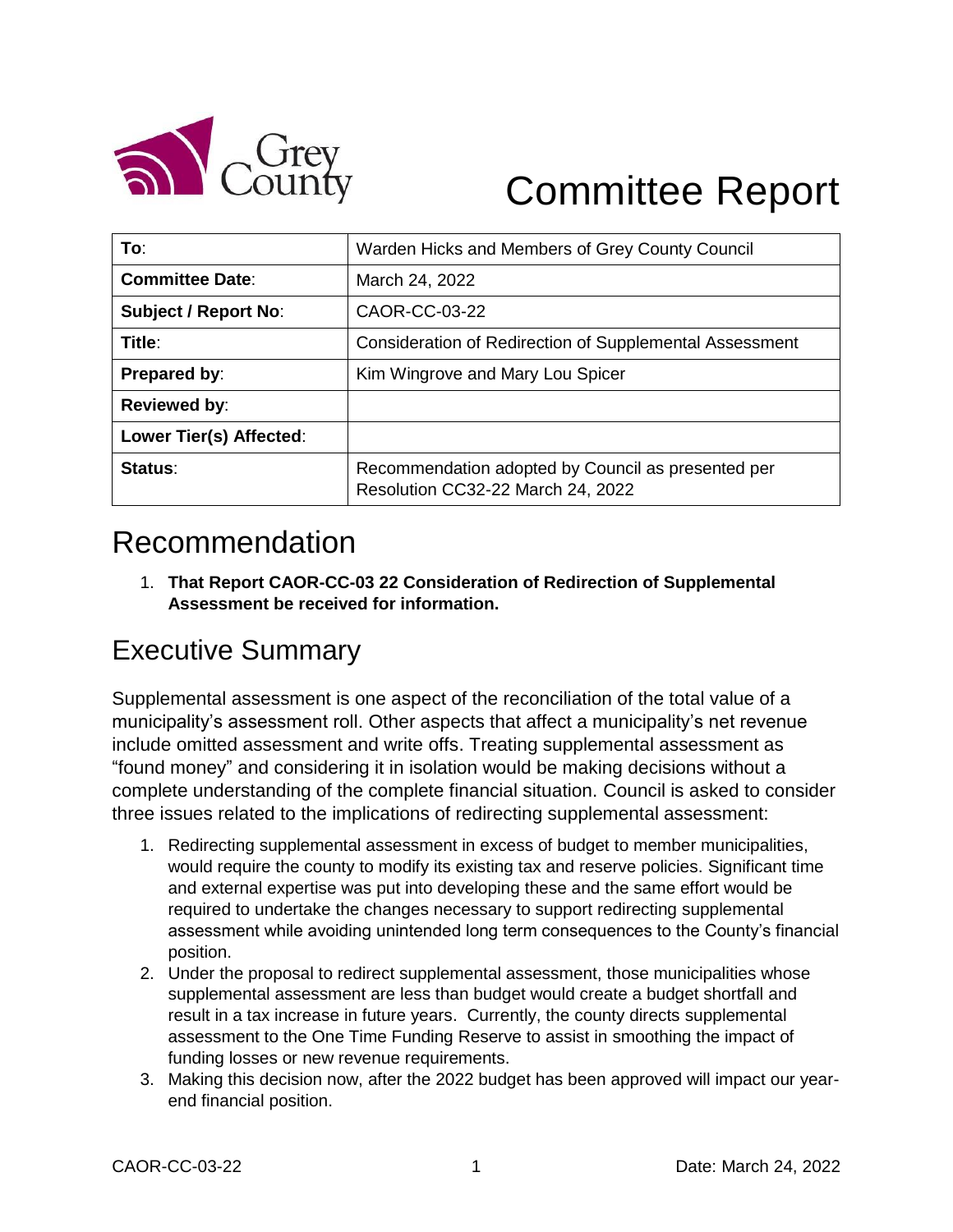Grey County is working collaboratively with member municipalities on a project to improve the accuracy and completeness of the assessment roll, for the benefit of all.

#### Background and Discussion

On March 10, 2022 Councill supported a notice of motion that would direct the County to return to any member municipality the County's portion of supplemental assessment revenue that is in excess of the amount they had budgeted for the purpose of funding their Community Improvement Plan. Discussion after the vote supported staff bringing forward this report to further examine the implications of enacting such a policy.

## The Assessment Roll

MPAC is responsible for assessing and classifying each property in a municipality by looking at direct comparisons of sales values (residential, farms), the kind of income a property could generate (commercial, industrial) or the cost to replace its structures or the value of the land (aggregates, grain elevators, warehouses). The list of all the properties in the County and their assessed value is returned to the County as the assessment roll. When the County passes its budget annually, its levy requirements are apportioned to each property tax class via a tax ratio. The value of each property multiplied by the ratio raises the required levy amount. Due to COVID-19, the reassessment cycle has been paused and valuation is based upon 2016 CVA with the next reassessment cycle scheduled for 2024.

# Changes to the Assessment Roll

Throughout the year there are changes to individual properties, supplemental assessment is only one portion of this. MPAC is continually making updates to the roll to reflect changes as they are aware of them. Requests for reconsideration can sometimes take many years to resolve and may involve substantial sums.

| Supplemental<br>Assessment | New homes, additions or renovations to existing homes or a sale of<br>property can increase the assessed value of a property. Increases<br>also happen when a property changes tax class (residential to<br>commercial), loses a tax exemption (from church to residential) or<br>loses an exemption (for farm or managed forest). These valuation<br>changes increase the County's total assessment base. Depending<br>on the value of the change MPAC may issue a Property Assessment<br>Change Notice and the property would receive a supplementary tax<br>bill in year. |
|----------------------------|------------------------------------------------------------------------------------------------------------------------------------------------------------------------------------------------------------------------------------------------------------------------------------------------------------------------------------------------------------------------------------------------------------------------------------------------------------------------------------------------------------------------------------------------------------------------------|
| <b>RFRs</b>                | Resolutions to Requests for Reconsideration might decrease the<br>assessed value of a property and the County's overall assessment<br>value. There may be a requirement for the municipality to refund<br>taxes paid. RFRs may also lead to increase to the value of a<br>property.                                                                                                                                                                                                                                                                                          |
| <b>Omitted Assessment</b>  | Land that should have been assessed for the current year or any<br>part of the previous two years. Some property valuation changes are                                                                                                                                                                                                                                                                                                                                                                                                                                       |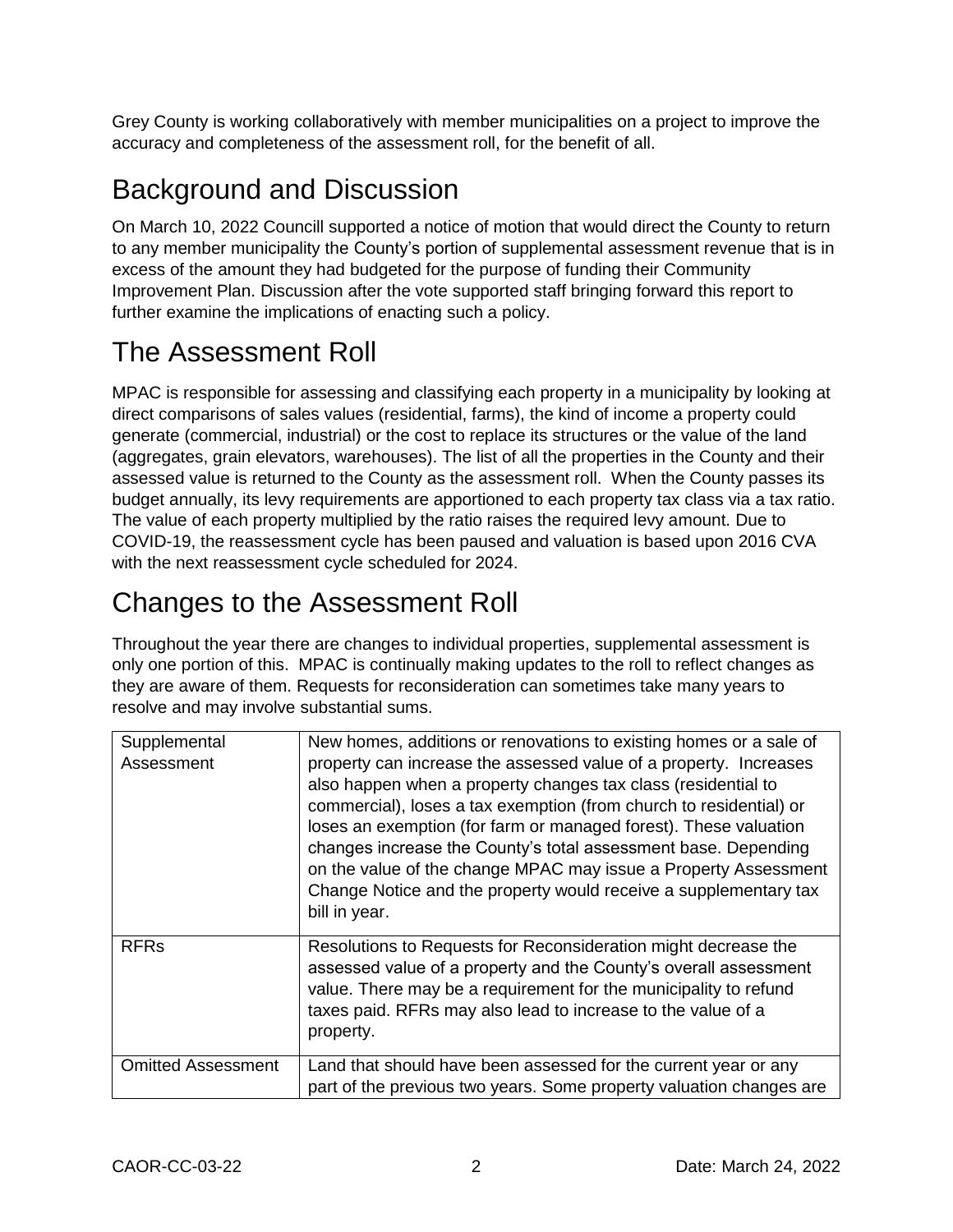|            | not recognized immediately (vacant land to another use, farm<br>exemptions carrying over when the property is sold)                                                             |
|------------|---------------------------------------------------------------------------------------------------------------------------------------------------------------------------------|
| Write Offs | Demolitions or fires where there were taxes paid for a part of year<br>that should be returned due to the loss of the structure and<br>corresponding decrease in property value |

Municipalities can review the assessment roll and the changes that are occurring on MPAC's site throughout the year. The final value of the assessment roll is normally delivered to the County in December and reflects the status of properties, as MPAC knows them including "supps, omits and write offs" for the tax year.

Evaluating only the supplemental assessment fails to account for the assessment reductions that also happen and provides an incomplete picture of the true amount of assessed value of properties within Grey County. Forecasting supplemental assessment is not an exact science and in order to implement a change such as suggested, specific policies would be required to guide the calculation.

#### Assessment Growth and County Spending

The pause in reassessment and the use of 2016 destination values has no implications for how growth is measured, the manner in which it impacts our tax base, or the amount of growth that we will see. Growth refers to new revenue from new taxpayers, or taxpayers that have improved or changed their properties. The growth for 2021 of \$1,184,400 comes directly from the returned roll provided by MPAC. This growth also sets the starting point for 2022.

When developing the 2022 budget, staff took into consideration the following factors:

- the 2021 growth number from the MPAC returned roll
- estimated supplemental assessment based on the Preliminary New Assessment Forecast Report available from MPAC and compared with the average of the five previous years
- estimated the assessment at risk from significant appeals.

The following chart shows that after considering these factors, net revenue of \$1,580,700 after write offs was included in the 2022 budget.

| 2022 Budgeted Tax Revenue    |             |
|------------------------------|-------------|
| Category                     | Amount      |
|                              |             |
|                              |             |
| <b>New Assessment Growth</b> | \$1,184,400 |
| <b>Supplementary Taxes</b>   | \$1,053,300 |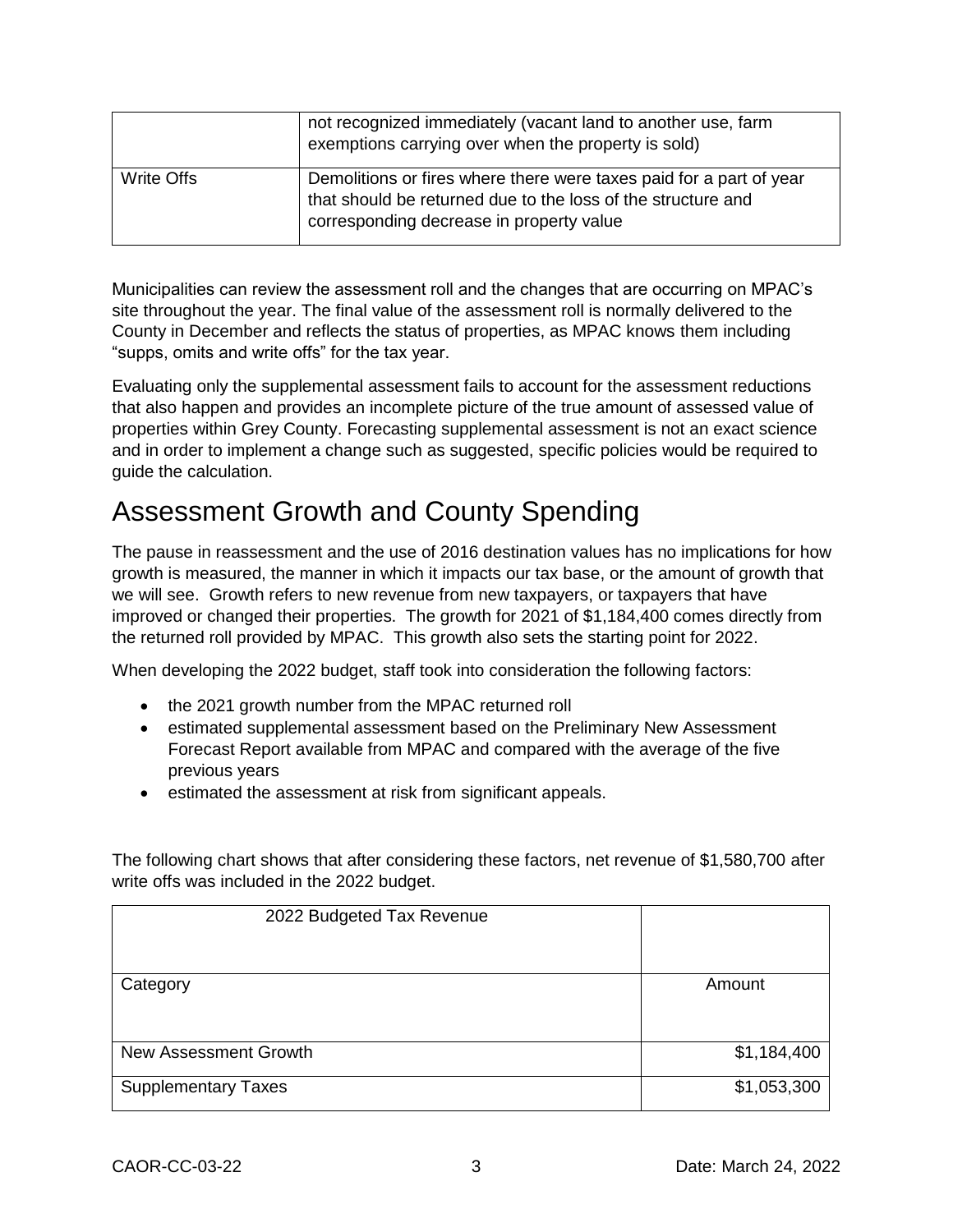| Payments in Lieu of Taxes | 10,400      |
|---------------------------|-------------|
| Subtotal - Revenue        | \$2,248,100 |
| Less: Write Offs          | (\$667,400) |
| Net Budgeted Revenue      | \$1,580,700 |

When the net revenue at year-end exceeds the budgeted amount, funds are transferred to the corporate stabilization reserve (One-Time Funding Reserve). Funds also come into the reserve from other sources such as year-end surplus and these funds are then used for a variety of initiatives including the following:

- to assist with budgetary pressures in other County operations
- to fund projects that exceed budget or are unbudgeted undertakings in a current budget year
- to fund initiatives in a future budget year such as the \$610,500 contribution made in 2021 to a County affordable housing reserve or the 2022 contributions of \$1,000,000 provided to Georgian College to support the implementation of a four-year BScN program and \$200,000 to assist with completing 35.5 km of trail grading and stone dusting in the County Rail Trail network
- for other Corporate purposes as identified by Council

A survey of County treasurers indicated that most budget for supps and write off based on comparing with the previous 5 years' actuals with any surplus used to apply to in- year deficits or transferred into a stabilization reserve. Correspondingly, member municipality treasurers that responded indicated that surplus funds from supps and write offs typically go to reserves, typically tax stabilization and/or capital. In Table 1. below, supplemental revenue exceeds budget by \$40,000; based on the current reserve policy, a surplus of \$40,000 would be transferred to the One Time Funding Reserve.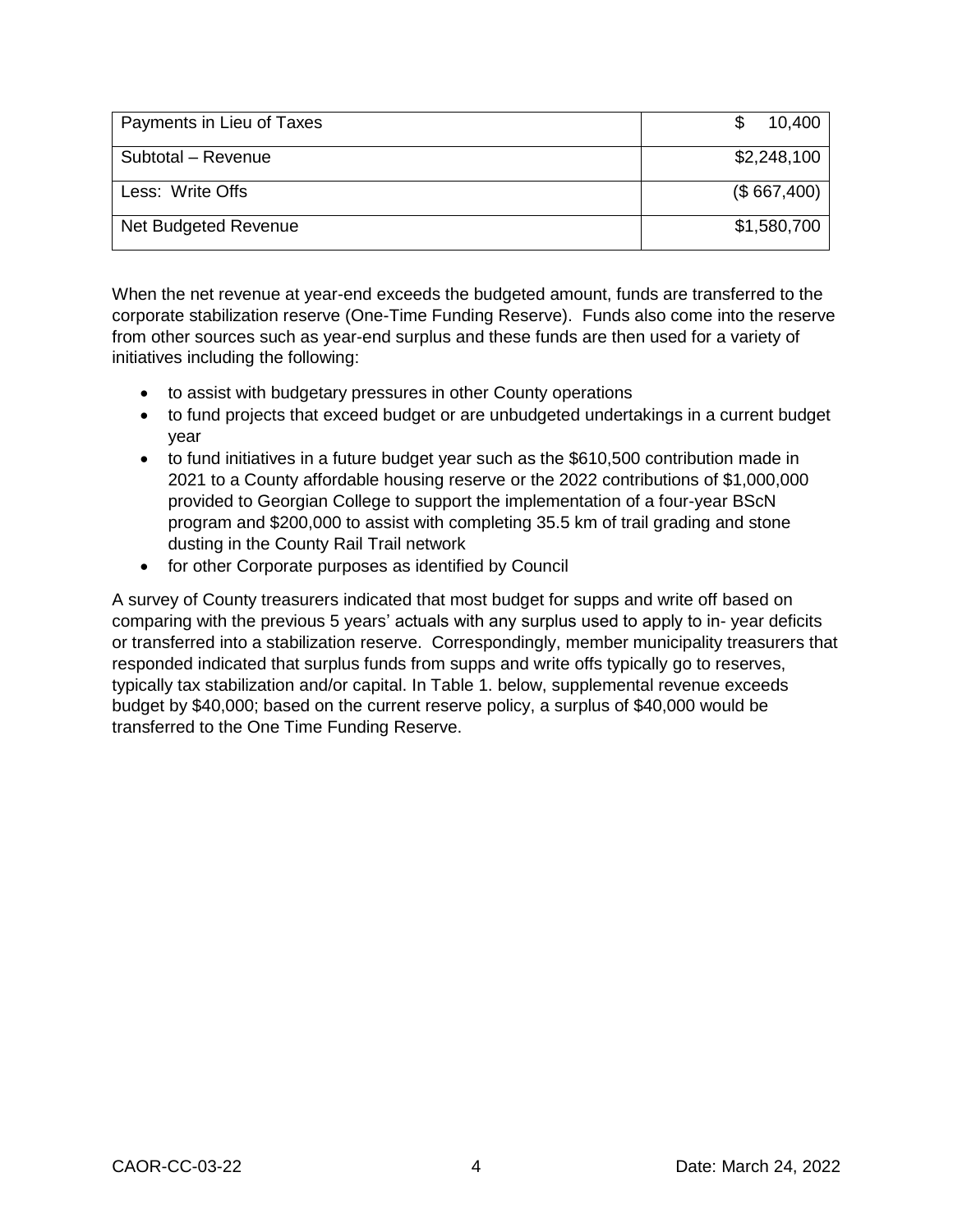| Table 1: Example of Current Treatment of Supplemental Assessment |  |
|------------------------------------------------------------------|--|
|------------------------------------------------------------------|--|

| <b>Current Practice</b>              | <b>Budget</b> | Actual    | Surplus/(Deficit) |
|--------------------------------------|---------------|-----------|-------------------|
| Municipality A                       | \$70,000      | \$90,000  | \$20,000          |
| <b>Municipality B</b>                | \$70,000      | \$50,000  | (\$20,000)        |
| Municipality C                       | \$40,000      | \$80,000  | \$40,000          |
| <b>Total Supplemental</b><br>Revenue | \$180,000     | \$220,000 | \$40,000          |

Using the same budget and actuals in the example below in Table 2, the notice of motion would require the County to return \$20,000 to Municipality A and \$40,000 to Municipality C. Municipality B with \$20,000 less in supplemental revenue than budgeted would result in a budget deficit of \$20,000 that would require funding by a transfer from reserve.

| <b>Proposed Practice</b>                  | <b>Budget</b> | Actual    | Surplus/(Deficit) |
|-------------------------------------------|---------------|-----------|-------------------|
| Municipality A                            | \$70,000      | \$90,000  | \$20,000          |
| <b>Municipality B</b>                     | \$70,000      | \$50,000  | (\$20,000)        |
| Municipality C                            | \$40,000      | \$80,000  | \$40,000          |
| <b>Total Supplemental</b><br>Revenue      | \$180,000     | \$220,000 | \$40,000          |
|                                           |               |           |                   |
| Cheque to Municipality<br>A               |               |           | (\$20,000)        |
| Cheque to Municipality<br>С               |               |           | (\$40,000)        |
| Net Supplemental<br><b>Budget Deficit</b> |               |           | (\$20,000)        |

Table 2: Example of Proposed Treatment of Supplemental Assessment

#### Collaborative Efforts with Member Municipalities

After consultation with member municipalities, the County retained Municipal Tax Equity Consultants Inc. (MTE) to conduct an assessment roll audit for all member municipalities with the exception of the City of Owen Sound as they had procured their own audit. The goal of the audit is to improve the quality, accuracy and completeness of the assessment roll by identifying potential errors and/or omissions on the roll in order to support the effective pursuit of increased tax revenue.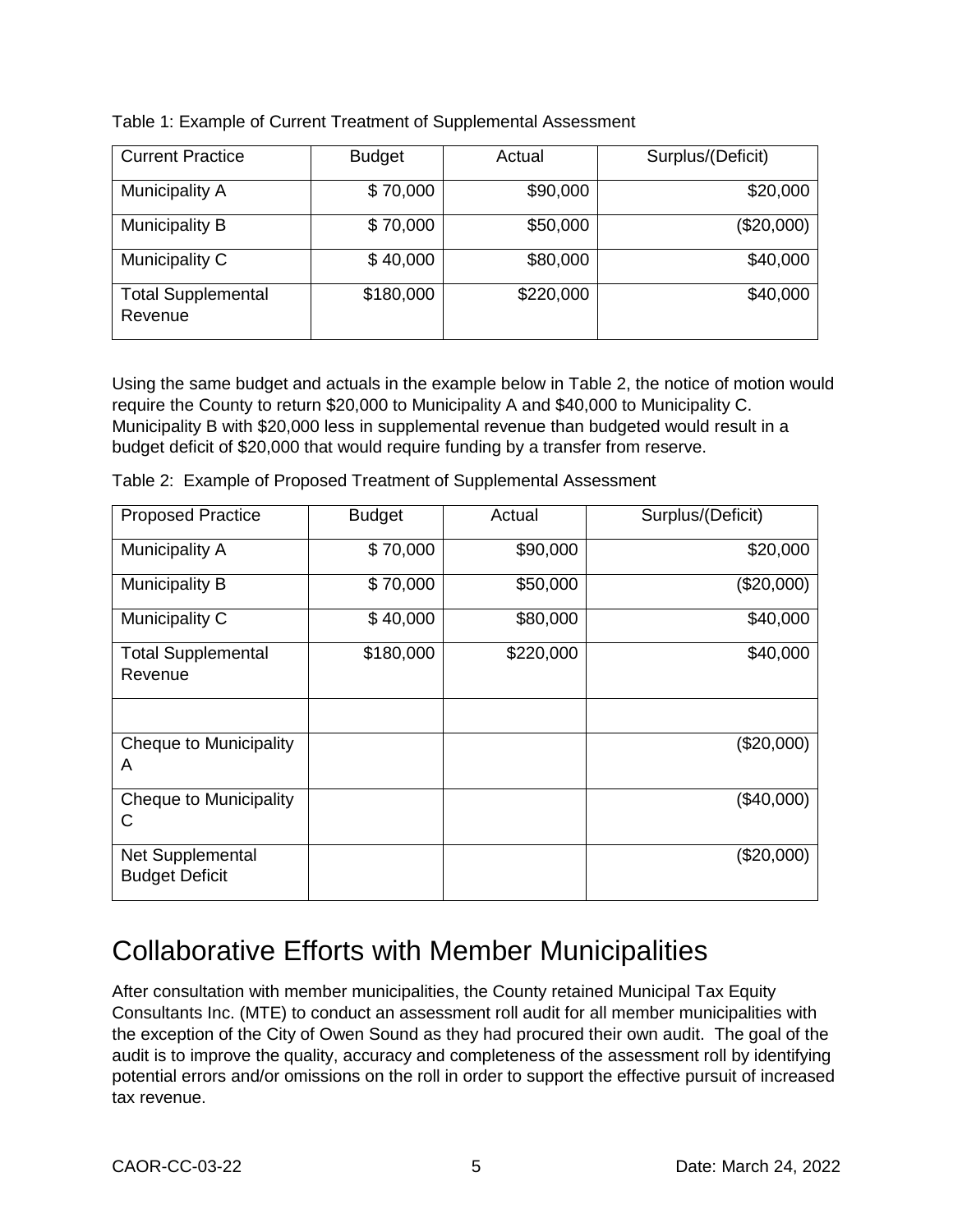Each municipality received their audit reports in February 2022; in a group call with MTE a high level overview of the reports was discussed as well as next steps that include MTE sending each municipality a spreadsheet of recommended properties to be forwarded to MPAC for review. Once municipalities confirm the properties on this list, MTE will work with MPAC and then report back this fall on both the assessment and revenue outcomes. This work supports the member municipalities as there is minimal work required on their part and it is in the best interest County wide to ensure the roll is as accurate and complete as possible. The project cost for this work was \$14,500 excluding HST.

In a recent Grey and Bruce Counties call with MPAC, attendees were advised that MPAC is launching a new process to measure permit accuracy titled "Permit Pulse". MPAC will provide a municipality's building department with a document displaying counts for permits issued, with information by month issued, month of occupancy and month of final date from 2017-2022. Building departments can then compare against their permitting system, identify any discrepancies and work with MPAC to reconcile information. MPAC advised that this process will be completed on a regular basis (annually or bi-annually) to ensure all permit information is received and up to date.

MTE advised during the call with member municipalities that they also can provide a service whereby they utilize analytics to generate a report to advise of areas requiring attention.

If Council is interested in further information from MTE and/or MPAC, staff will arrange a presentation to Committee of the Whole.

## Legal and Legislated Requirements

Under the Municipal Act (2001), S. 289 (1) For each year, an upper-tier municipality shall, in the year or the immediately preceding year, prepare and adopt a budget including estimates of all sums required during the year for the purposes of the upper-tier municipality, including,

- a) amounts sufficient to pay all debts of the upper-tier municipality falling due within the year;
- b) amounts required to be raised for sinking funds or retirement funds;
- c) amounts in respect of debenture debt of lower-tier municipalities for the payment of which the upper-tier municipality is liable; and
- d) amounts required by law to be provided by the upper-tier municipality for any of its local boards, excluding school boards.

#### Financial and Resource Implications

Redirecting supplemental assessment without considering the total financial impact to the County and member municipalities will have long term, negative impacts for both the County and member municipalities. Should Council wish to pursue this change, a project to change the County's tax and reserve policies will need to be completed and will require external consulting resources which have not been budgeted in 2022. If the redirection was to be undertaken for 2022, this would have a budget impact to the County as the budget has already been passed.

# Relevant Consultation